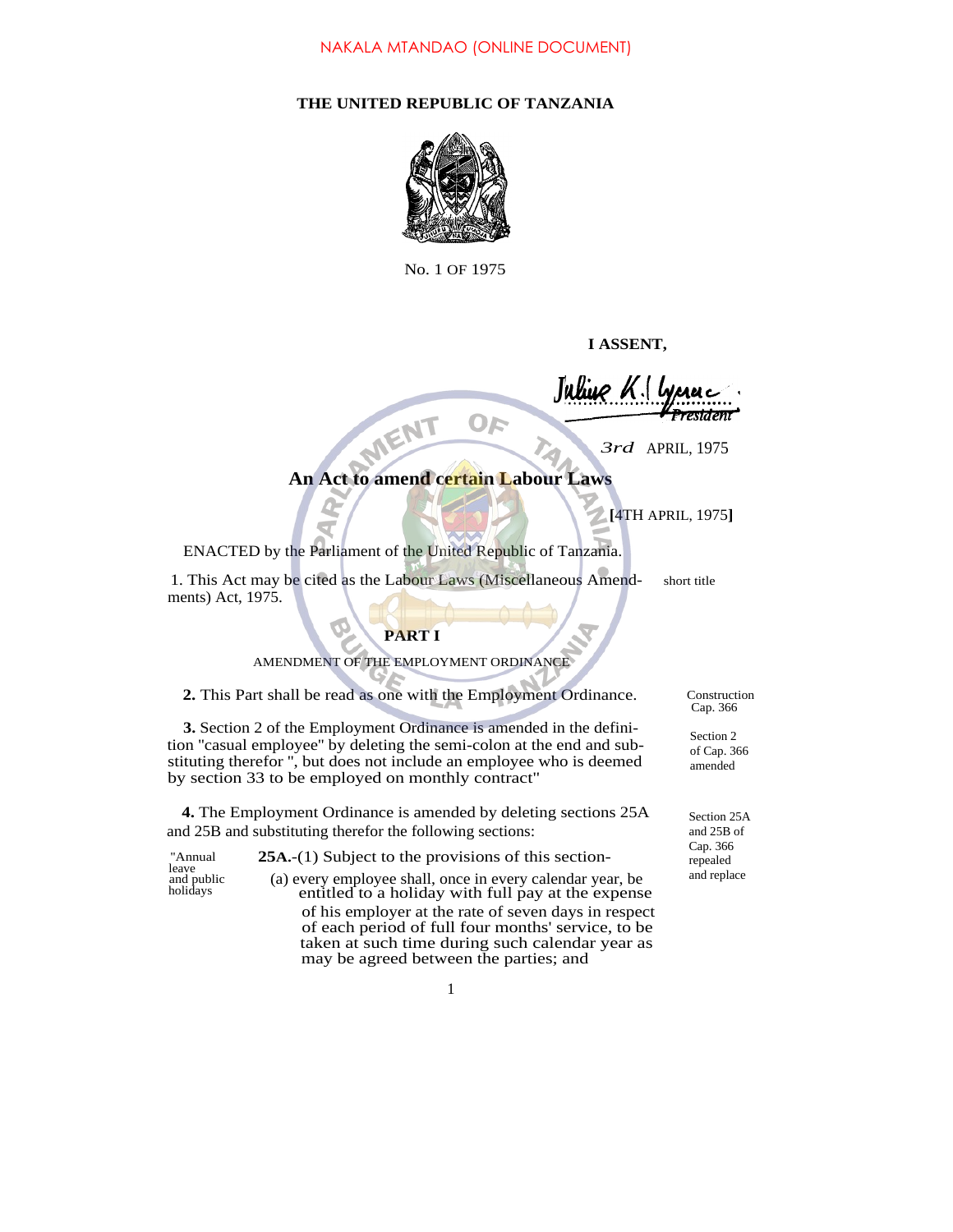(b) an employee shall, in addition to the annual leave provided for m paragraph (a), be entitled to a day's holiday with full pay at the expense of the employer on every public holiday during his employment or, where he works for his employer on a public holiday, to a day's holiday with full pay at the expense of the employer on some other day that would other. wise be a day of work:

Provided that where an employer pays to an employee who works on a public holiday pay m respect of work on such holiday at double the rate payable for work on a day that is not a public holiday, such employee shall not be entitled to a day's holiday with full pay in lieu of the public holiday.

(2) Nothing in this section shall be construed as precluding an employee and his employer from entering into an agreement providing for annual leave with full pay or holidays with full pay more favourable to the employee.

(3) The provisions of subsection (1) shall not apply to a casual employee.

Maternity leave

25B-(1) A female employee in respect of whom a medical officer has given a certificate that she is expected to deliver a child will be entitled to-

(a) pre-natal maternity leave of forty-two days which may be taken at any time-

- (i) after the completion of the seventh month of pregnancy and before delivery; or
- (ii) before the completion of the seventh month of pregnancy if a medical officer recommends that such leave is necessary or desirable m the interest of the employee's health; and
- (b) post natal maternity leave of forty-two days commencing from the day on which such female employee delivers herself of a child:

### Provided that-

- (a) a female employee shall not be entitled to any maternity leave under this section if she did, at any time within the three years immediately preceding the date on which the application for maternity leave is made and while m the continuous employment by the same employer, take any maternity leave under this section;
- (b) an employee shall, m relation to any pregnancy, be deemed to have taken the whole of her maternity leave to which she is entitled under this section if she does, in relation to that pregnancy, take the whole or any part of the pre-natal or post-natal maternity leave;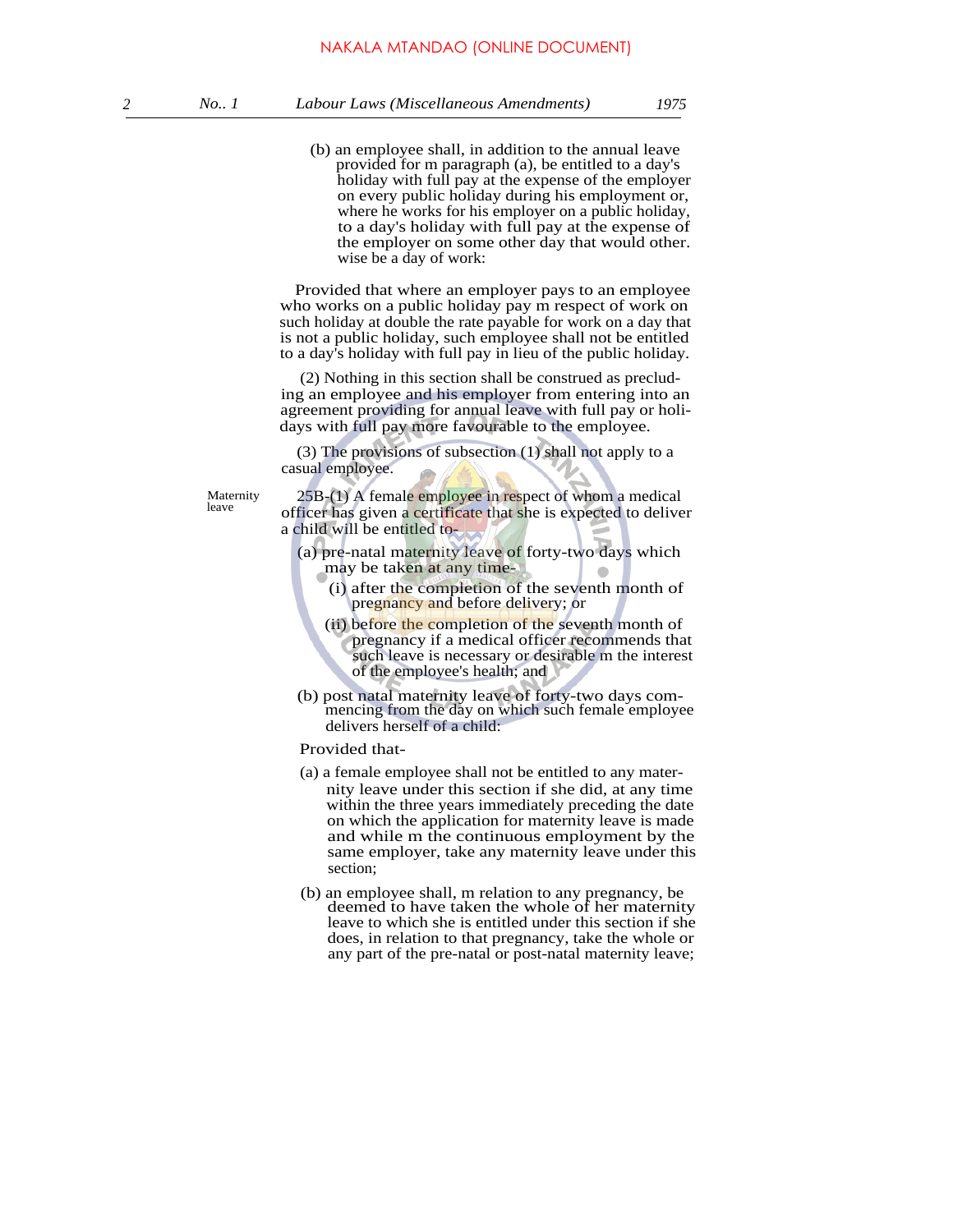### NAKALA MTANDAO (ONLINE DOCUMENT)

- (c) where m any calendar year a female employee has taken maternity leave under this section she shall forfeit-
	- (i) her annual leave which she would have but for this paragraph been entitled to take in that calendar year; or
	- (ii) if she has already taken her annual leave m such calendar year, the annual leave which she would but for this paragraph be entitled to take in the next succeeding calendar year.

(2) Maternity leave under subsection (1) shall be with full pay and at the expense of the employer.

- (3) For the purposes of-
- (a) subsection (1), it shall be immaterial whether or not the female employee who applies for maternity leave is lawfully married;
- (b) of paragraph (a) of the proviso to subsection (1), where during any period a female employee has been employed by two or more employers m any of the circumstances specified or are deemed by any written law to have been specified m subsection (1) of section 8A of the Severance Allowance Act, 1962 she shall be deemed to have been m the continuous employment of the same employer during such period;
- (c) paragraph (c) of the proviso to subsection (1), where a female employee commences her maternity leave in any calendar -year and completes it m the Succeeding calendar year she shall be deemed to have taken the maternity leave m the calendar year m which such leave expires.

(4) Nothing m this section shall be construed as precluding a female employee and her employer from entering into an agreement providing for maternity leave with full pay not less favourable to the employee than maternity leave provided for m this section.

**25C.** For the purposes of section 25A and section 25B ''full pay'' means the normal remuneration together with remuneration in kind, or the cash equivalent thereof, and any cost of living allowance which may be payable from time to time, but does not include payment in respect of bonus.

**25D.** -(1) An employee shall not be required to work for his employer for more than six consecutive days without a day's rest, which shall be taken on such day as shall be agreed between the parties.

(2) Where an employee is employed on a contract under which wages are calculated by reference to a period of one week or more, no deduction shall be made from his wages on account of his not working, or attending at his place of work, on the weekly rest day.

**5.** Section 33 of the Employment Ordinance is amended by adding Section 33 immediately below subsection (1), the following new subsection: of Cap. 366

amended

tion of ''full pay''

Construo-

Cap. 487

Weekly rest day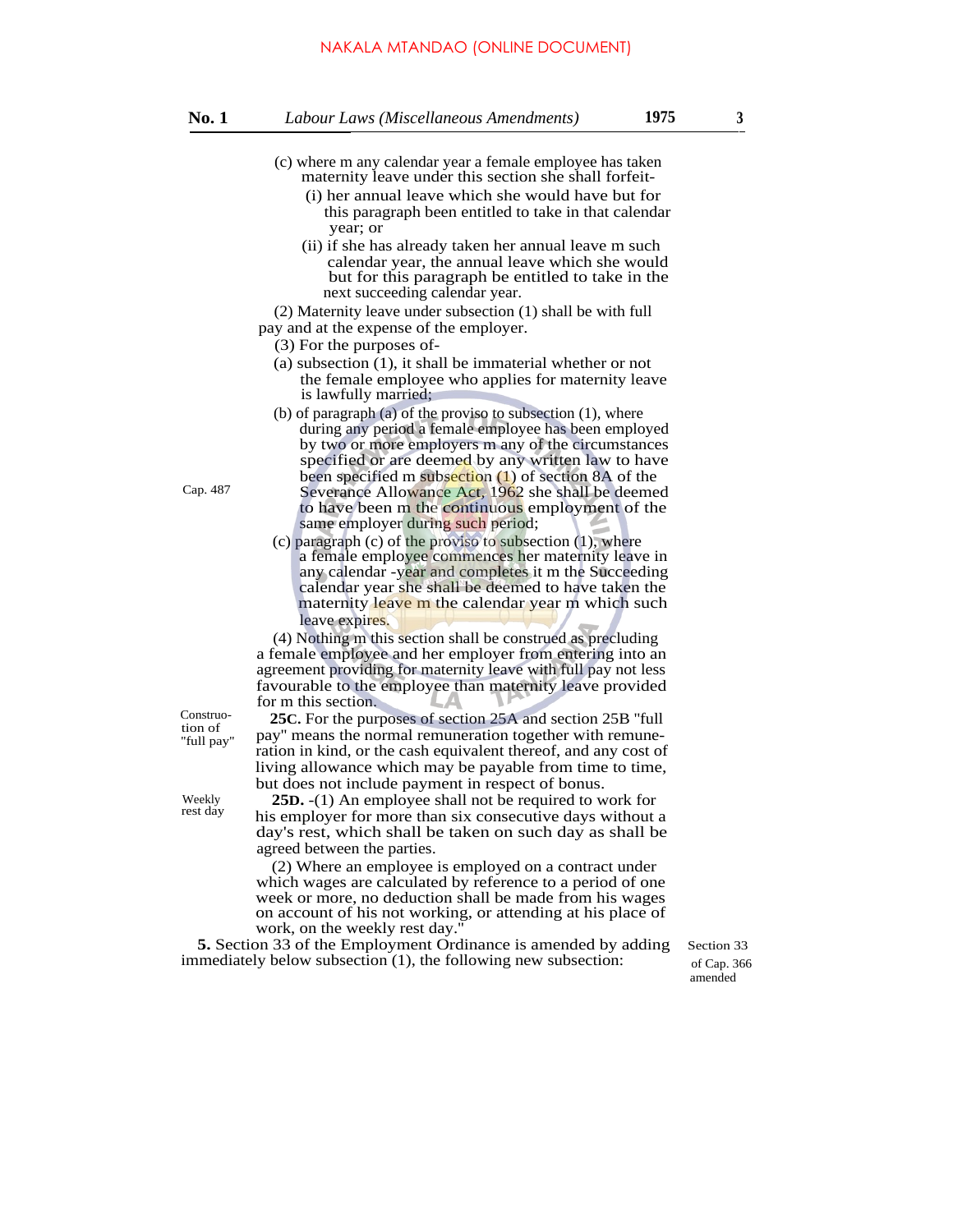"(1A) Notwithstanding the provisions of section 29, or of any agreement or custom to the contrary, where any employee has been employed on daily contract by the same employer for not less than two hundred and eighty days during any period of twelve consecutive months, the employee shall be deemed to have been employed during such period of twelve months on monthly contract at a monthly wage equal to the daily wage payable to him on the last of such days during which he was so employed multiplied by twenty-six.''

### *PART II*

### AMENDMENT OF THE SEVERANCE ALLOWANCE ACT, 1962

6.-(l) This Part shall be read as one with the Severance Allowance Act, 1962. Construction Cap. 487

> (2) In this Part ''the principal Act'' means the Severance Allowance Act, 1962.

7. Section 4 of the principal Act is amended m subsection (1) by

Section 4 of Cap. 487 amended

| of Cap. 487<br>amended              | deleting paragraph (a) and substituting therefor the following para-<br>graphs:                                                                                                                                                                                                                                                                                                           |
|-------------------------------------|-------------------------------------------------------------------------------------------------------------------------------------------------------------------------------------------------------------------------------------------------------------------------------------------------------------------------------------------------------------------------------------------|
|                                     | (a) for a period of not less than nine months immediately<br>preceding the cessation of his employment or, where<br>he had been employed by the employer for less than<br>nine months, for the whole period of his employment,<br>was m receipt of wages at a rate exceeding eight<br>thousand four hundred shillings per annum, or<br>equivalent rate for lesser periods than a year; or |
|                                     | (aa) immediately before the cessation of this employment<br>was a casual employee; or"                                                                                                                                                                                                                                                                                                    |
| Section 5<br>of Cap. 487<br>amended | 8. Section 5 of the principal Act is amended-                                                                                                                                                                                                                                                                                                                                             |
|                                     | (a) by deleting subsection (2) and substituting therefor the following<br>subsection:                                                                                                                                                                                                                                                                                                     |
|                                     | $'(2)$ Subject to the provisions of subsections (3) and (4)<br>the severance allowance payable to an employee by the<br>employer shall be an amount equal to five per centum of<br>the amount arrived at by multiplying the annual rate of<br>wages to which the employee was entitled immediately before<br>the cessation of his employment by the total number of                       |

(b) by deleting subsection (5) and substituting therefor the following:

''(5) For the purposes of subsection (2)-

ment of the employer.''

(a) where an employee was employed by the employer for less than a year he shall be deemed to, have been employed for one full year;

full years during which he was m the continuous employ-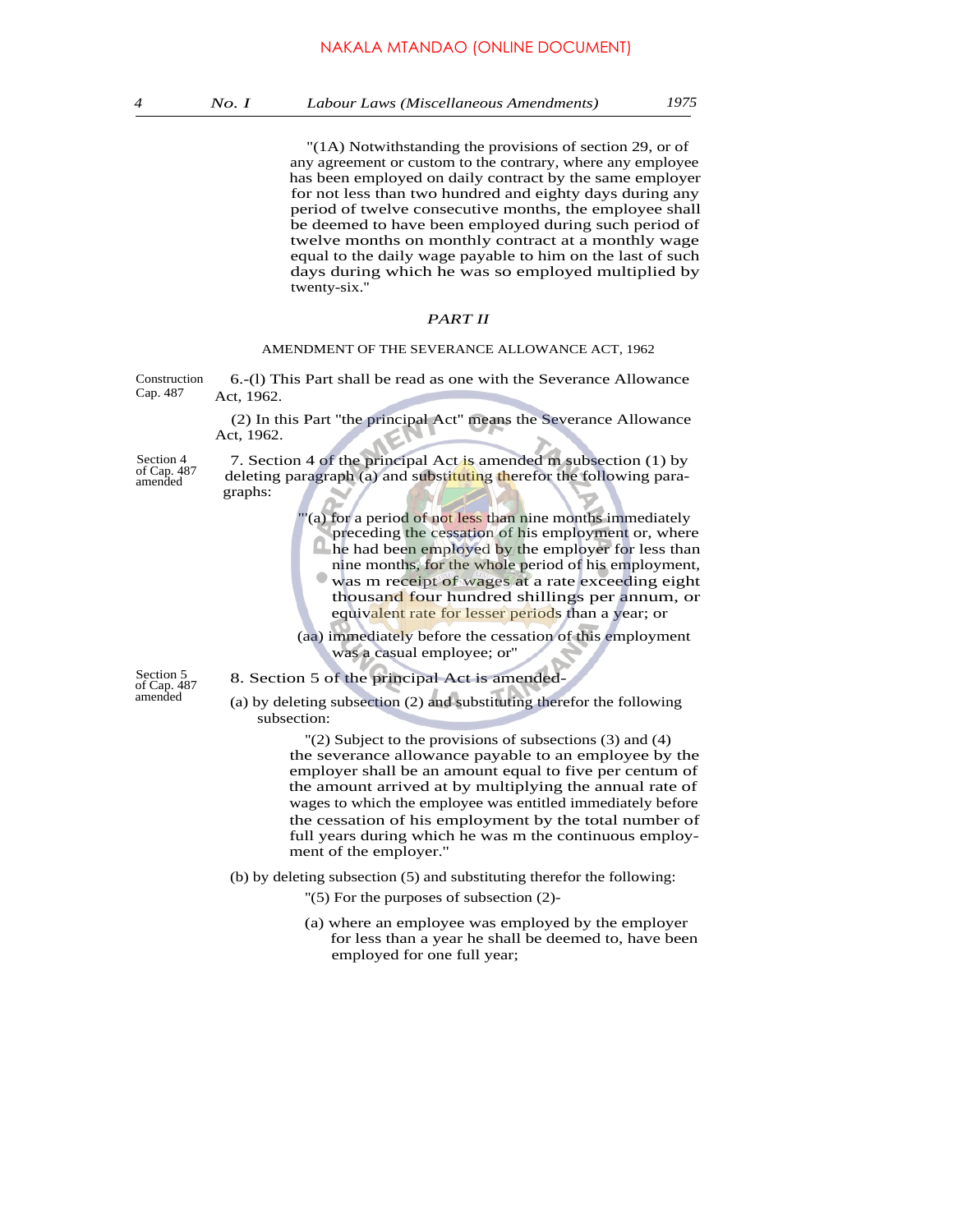- (i) by less than six months, such number of months shall be ignored;
- (ii) by more than six months, such number of months shall count as one full year;
- (c) the annual rate of wages to which an employee was entitled immediately before the cessation of his employment shall be ascertained-
	- (i) where the employee was paid monthly, by multiplying the monthly wage to which he was entitled immediately before the cessation of his employ ment by twelve;
	- (ii) where the employee was paid daily, by multiplying the daily wage to which he was entitled immediately before the cessation of his employment by three hundred and sixty;
	- (iii) m any other case by first ascertaining the daily wage by dividing the amount of the wages to which the employee was entitled immediately before the cessation of his employment by the number of days m the period to which the wages were referable, and multiplying such daily wage by three hundred and sixty.''

### **PART III**

AMENDMENT OF THE SECURITY OF EMPLOYMENT ACT, 1964

**9.**-(l) This Part shall be read as one with the Security of Employment Act, 1964.

Construction Cap. 574

(2) In this Part, unless the context otherwise requires, ''the principal Act'' means the Security of Employment Act, 1964.

**10.** Section 4 of the principal Act is amended m subsection (1) by adding the following definition m its appropriate alphabetical position:

''''field branch'' means a branch of the Union established in accordance with the provisions of section 7A;''

**11.** The principal Act is amended by adding immediately below section 7 the following new section:

| Слион ю   |
|-----------|
| establish |
| field     |
| branches  |
|           |

''Union to **7A.**-(l) The Union shall, not later than 31st December, 1976, establish m every business m which ten or more Union members (being employees within the meaning of this Act) are employed, a branch of the Union (hereinafter referred to as a ''field branch'') for that business:

Section 4 of Cap. 574 amended

New section 7A added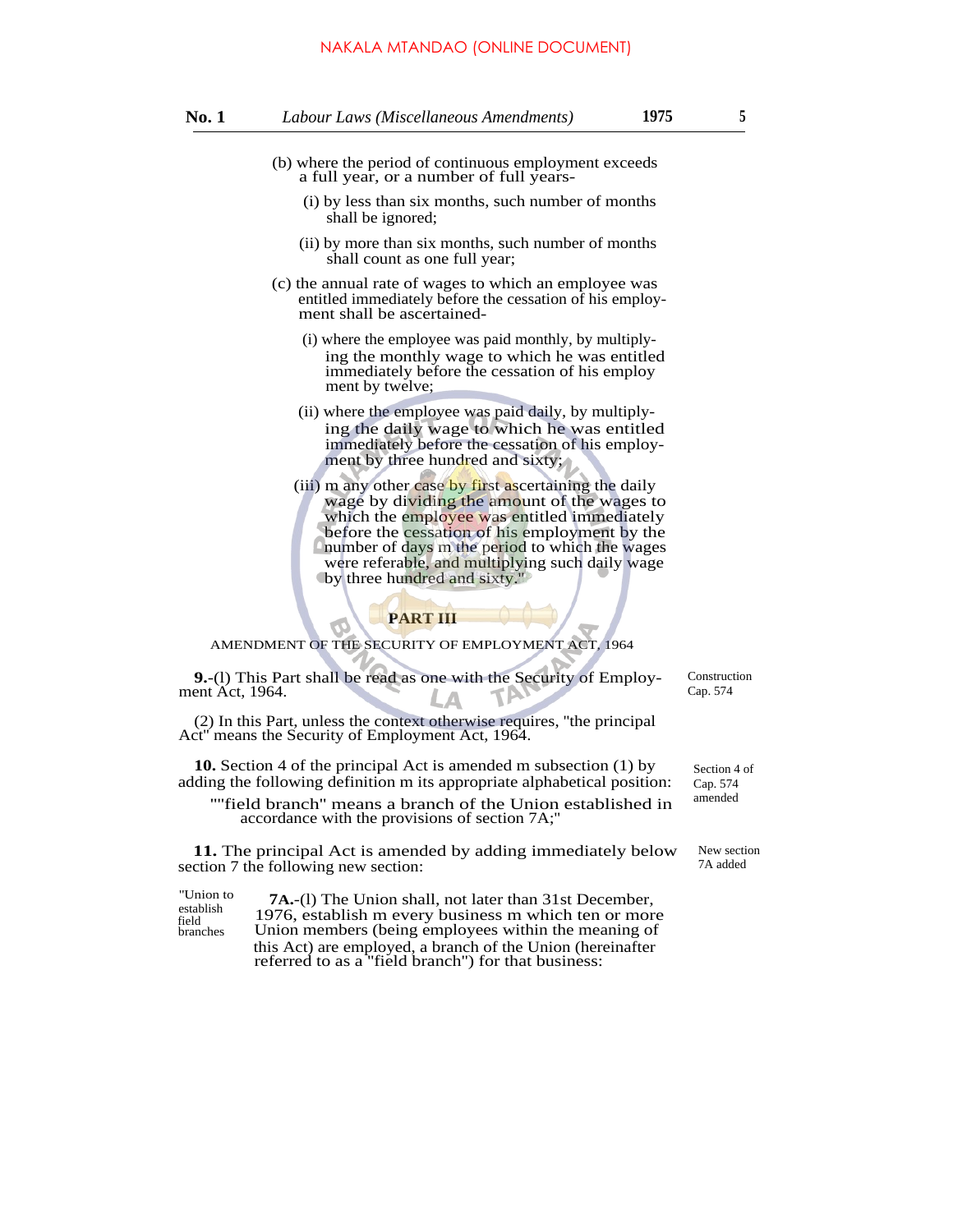Provided that-

- (a) where the General Secretary of the Union so directs, there shall be established two or more field branches for one business or one field branch for two or more business of the same employer;
- (b) where there is already in existence a branch of the Union m any business, the General Secretary of the Union may, by writing under his hand, designate such branch to be the field branch for that business established pursuant to this section.

(2) The constitution and proceedings of a field branch shall be regulated by rules which the Union may, from time to time, make m that behalf.

(3) Upon an application made m that behalf by the General Secretary of the Union and upon being satisfied that a field branch has been established for any business, the Minister shall, by order m writing, dissolve the Committee established under section 5 for that business, and upon such order being made, and with effect from the date upon which it is expressed to come into operation-

- (a) the Committee shall stand dissolved;
- (b) all the functions of the Committee under this Act shall vest m such field branch;
- (c) the provisions of this Act shall take effect and apply *mutatis mutandis, as* if references therein to a Committee established under section 5 were references to such field branch:

Provided that the provisions of section 5, subsection (2) of section 6, subsection (1) of section 7. the proviso to subsection (1) of section 9 and the First Schedule to this Act shall not apply to or in relation to any field branch.''.

**12.** Section 20 of the principal Act is amended m subsection (1) by of Cap. 574 deleting paragraph (b) and substituting therefor the following para-<br>amended create control Section 20 graph:

> ''(b) impose a fine of an amount not exceeding one day's pay of the employee and recover such fine by deduction from the wages of the employee:

Provided that the fine imposed by the employer may exceed the employee's one day's pay in any case m which the Second Schedule provides for a fine of such grater amount;''.

Section 21 **13.** Section 21 of the principal Act is amended in subsection (3), in of Cap. 574 paragraph (i) of the proviso to paragraph (b), by deleting the word amended 64 seven'' which occurs in the fifth line, and substituting therefor the word ''fourteen''.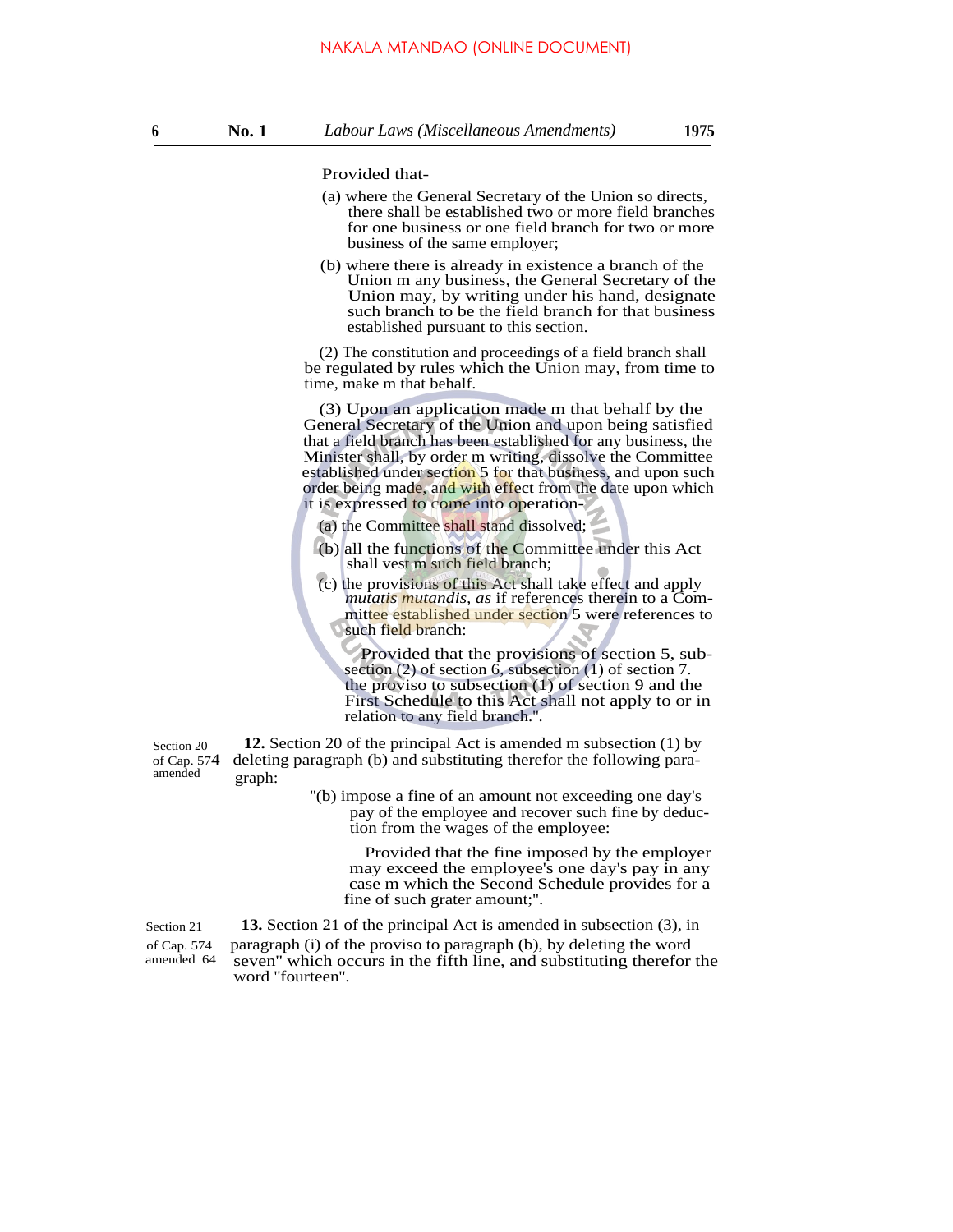| No. 1 | Labour Laws (Miscellaneous Amendments)                                                                                                                                                                                                                                                                                                                                                                          | 1975 | 7                                    |
|-------|-----------------------------------------------------------------------------------------------------------------------------------------------------------------------------------------------------------------------------------------------------------------------------------------------------------------------------------------------------------------------------------------------------------------|------|--------------------------------------|
|       | 14. Section 22 of the principal Act is amended in subsection (3), in<br>sub-paragraph (i) of paragraph (b), by deleting the word "seven" which<br>occurs in the second line and substituting therefor the word "fourteen".                                                                                                                                                                                      |      | Section 22<br>of Cap. 574<br>amended |
|       | <b>15.</b> Section 23 of the principal Act is amended in subsection (2) by<br>deleting the word "seven" where it first occurs in the second line and<br>where it again occurs in the last line and substituting therefor in each<br>case the word "fourteen"                                                                                                                                                    |      | Section 23<br>of Cap. 574<br>amended |
|       | <b>16.</b> Section 26 of the principal Act is amended in subsection<br>(i) by deleting paragraph (a) and substituting therefor the follow-<br>ing:                                                                                                                                                                                                                                                              |      | Section 26<br>of Cap. 574<br>amended |
|       | "(a) the summary dismissal or proposed summary dismissal<br>is confirmed by the Board; or",<br>(ii) by deleting the word "fourteen" which occurs in the last<br>but one line and substituting therefor the words "twenty-<br>eight".                                                                                                                                                                            |      |                                      |
|       | 17. Section 29 of the principal Act is amended by deleting subsection<br>(3) and substituting therefor the following:<br>(3) Notwithstanding the foregoing provisions of this<br>section, an employer may suspend on half pay any employee<br>charged with any criminal offence which is also a breach<br>of the Disciplinary Code, or a conviction for which is<br>charach a Cha Diabeliana Cada hat the above |      | Section 29<br>of Cap. 574<br>amended |

a breach of the Disciplinary Code, but the suspension of an employee on half pay pursuant to the provisions of this section shall not extend later than the acquittal of the employee on such charge unless another such charge is pending. No employee shall be entitled to be so suspended or shall be suspended on less than half pay.''

**18.** The principal Act is amended by adding the following section immediately below section 40:

may<br>order re-instatement

''Board 40A.-(l) Notwithstanding any other provision of this Act or of any other written law, where an employer terminates the employment of any employee or summarily dismisses any employee and the employee is aggrieved by such termination or dismissal, the employee may at any time before the expiration of fourteen days from the date on which such termination or dismissal takes effect, refer such termination. or dismissal to the Board and the Board may, if it is satisfied-

- (a) that the termination was manifestly unreasonable and unconscionable; and
- (b) that the circumstances m and on account of which the employment of the employee was terminated by the employer are not circumstances of the kind specified in subsection (2) of section 39; and

New section 40A added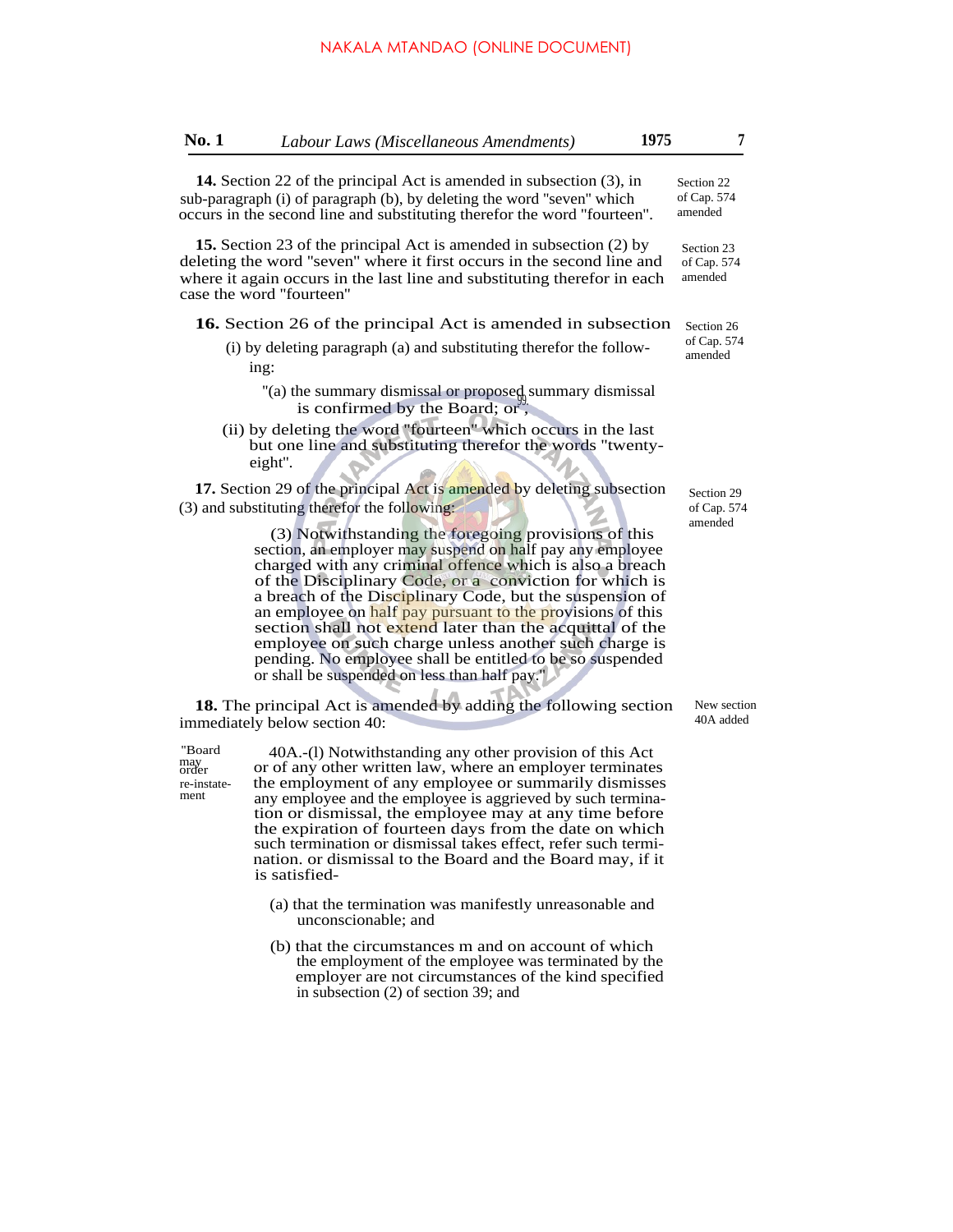employee; and -

- (d) that- the employee hag not accepted any statutory compensation to which he may be entitled under this Act; and
- (e) that the employee has not taken up any other employment and
- (f) that it will not be unreasonable or unjust to order the employee's re-instatement or re-engagement by the same employer,

### order the employer to re-instate or re-engage the employee.

(2) Notwithstanding the provisions of subsection (1) where a reference is made to a Board under that subsection against a summary dismissal, the Board may proceed to determine the reference 'as if it were a reference made under section 23.

(3) if either the employer or the employee is aggrieved by the decision of a Board on a reference under subsection  $(1)$ he may, within twenty-eight days of such decision, refer the same to the Minister and upon any such reference the Minister shall, as soon as practicable, give a decision thereon and in the performance of his functions under this subsection, the Minister may exercise the powers conferred upon the Board by subsection (1) or subsection (2) of this section.

(4) Where m the exercise of its or his powers under this section a Board or the Minister orders-

- (a) re-instatement of an employee, the employer shall re-instate the employee m his former employment, and such re-instatement shall have effect for the purposes of the payment of wages, entitlement to severance allowance and other retiring benefits, and otherwise m relation to any benefits of employment, from the date of the termination of the employee's employment or his summary dismissal, as the case may be, but the employer may deduct from any wages due on or after the re-instatement, the wages in respect of the number of days during which the employee remained absent from work during (and including) the day on which the termination or dismissal took effect and the day on which the re-instatement is ordered by the Board or, m the case of a further reference to the Minister, the day on which re-instatement is confirmed or ordered by the Minister;
- (b) re-engagement of the employee, the employer shall, subject to any direction of the Board or, as the case may be, of the Minister m that behalf, re-engage the employee on statutory terms with effect from the date on which such re-engagement is ordered.